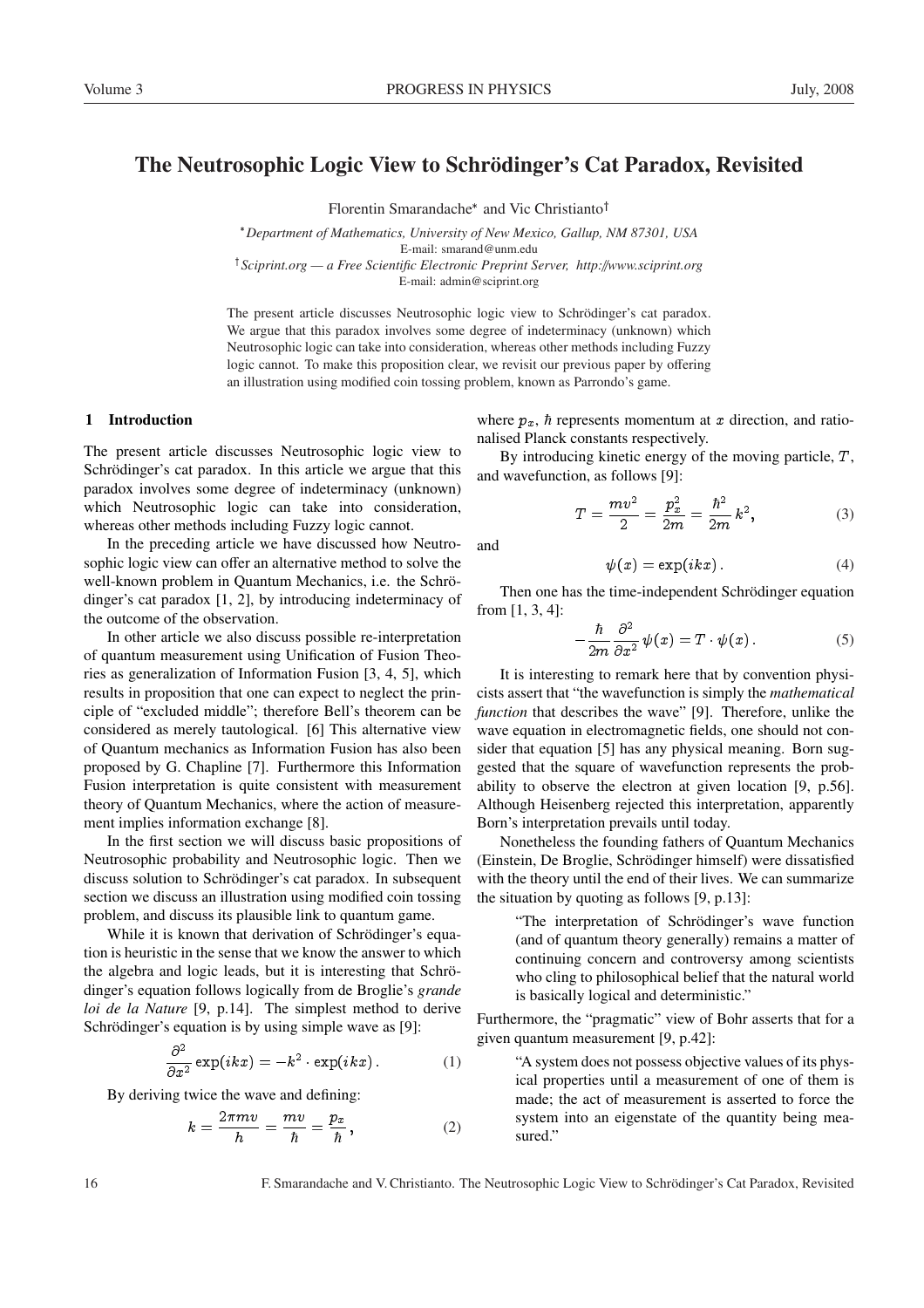In 1935, Einstein-Podolsky-Rosen argued that the axiomatic basis of Quantum Mechanics is incomplete, and subsequently Schrödinger was inspired to write his well-known cat paradox. We will discuss solution of his cat paradox in subsequent section.

#### 2 Cat paradox and imposition of boundary conditions

As we know, Schrödinger's deep disagreement with the Born interpretation of Quantum Mechanics is represented by his cat paradox, which essentially questioning the "statistical" interpretation of the wavefunction (and by doing so, denying the physical meaning of the wavefunction). The cat paradox has been written elsewhere [1, 2], but the essence seems quite similar to coin tossing problem:

> "Given  $p = 0.5$  for each side of coin to pop up, we will never know the state of coin before we open our palm from it; unless we know beforehand the "state" of the coin (under our palm) using ESP-like phenomena. Prop. (1)."

The only difference here is that Schrödinger asserts that the state of the cat is half alive and half dead, whereas in the coin problem above, we can only say that we don't know the state of coin until we open our palm; i.e. the state of coin is *indeterminate* until we open our palm. We will discuss the solution of this problem in subsequent section, but first of all we shall remark here a basic principle in Quantum Mechanics, i.e. [9, p.45]:

> "Quantum Concept: The first derivative of the wavefunction  $\Psi$  of Schrödinger's wave equation must be single-valued everywhere. As a consequence, the wavefunction itself must be single-valued everywhere."

The above assertion corresponds to quantum logic, which can be defined as follows [10, p.30; 11]:

$$
P \vee Q = P + Q - PQ. \tag{6}
$$

As we will see, it is easier to resolve this cat paradox by releasing the aforementioned constraint of "singlevaluedness" of the wavefunction and its first derivative. In fact, nonlinear fluid interpretation of Schrödinger's equation (using the level set function) also indicates that the physical meaning of wavefunction includes the notion of multivaluedness [12]. In other words, one can say that observation of spin-half electron at location  $x$  does not exclude its possibility to pop up somewhere else. This counter-intuitive proposition will be described in subsequent section.

#### 3 Neutrosophic solution of the Schrödinger cat paradox

In the context of physical theory of information [8], Barrett has noted that "there ought to be a set theoretic language which applies directly to all quantum interactions". This is because the idea of a bit is itself straight out of *classical set* *theory*, the definitive and unambiguous assignment of an element of the set {0,1}, and so the assignment of an information content of the photon itself is fraught with the same difficulties [8]. Similarly, the problem becomes more adverse because the fundamental basis of conventional statistical theories is the same classical set {0,1}.

For example the Schrödinger's cat paradox says that the quantum state of a photon can basically be in more than one place in the same time which, translated to the neutrosophic set, means that an element (quantum state) belongs and does not belong to a set (a place) in the same time; or an element (quantum state) belongs to two different sets (two different places) in the same time. It is a question of "alternative worlds" theory very well represented by the neutrosophic set theory. In Schrödinger's equation on the behavior of electromagnetic waves and "matter waves" in quantum theory, the wave function, which describes the superposition of possible states may be simulated by a neutrosophic function, i.e. a function whose values are not unique for each argument from the domain of definition (the vertical line test fails, intersecting the graph in more points).

Therefore the question can be summarized as follows [1]:

"How to describe a particle  $\zeta$  in the infinite microuniverse that belongs to two distinct places  $P_1$  and  $P_2$ in the same time?  $\zeta \in P_1$  and  $\zeta \in \neg P_1$  is a true contradiction, with respect to Quantum Concept described above."

Now we will discuss some basic propositions in Neutrosophic logic [1].

#### 3a Non-standard real number and subsets

Let T,I,F be standard or non-standard real subsets  $\subseteq$ ]<sup>-</sup>0, 1<sup>+</sup>[,

with sup  $T = t$  sup, inf  $T = t$  inf,  $\sup I = i$  sup,  $\inf I = i$  inf,

 $\sup F = f$ \_sup,  $\inf F = f$ \_inf,

and  $n$ -sup = t-sup + i-sup + f-sup,

 $n_{\text{inf}} = t_{\text{inf}} + i_{\text{inf}} + f_{\text{inf}}.$ 

Obviously, t\_sup, i\_sup, f\_sup  $\leq 1^+$ ; and t\_inf, i\_inf, f\_inf $\geq 0$ , whereas  $n$ \_sup  $\le 3^+$  and  $n$ \_inf  $\ge -0$ . The subsets T, I, F are not necessarily intervals, but may be any real subsets: discrete or continuous; single element; finite or infinite; union or intersection of various subsets etc. They may also overlap. These real subsets could represent the relative errors in determining t, i, f (in the case where T, I, F are reduced to points).

For interpretation of this proposition, we can use modal logic [10]. We can use the notion of "world" in modal logic, which is semantic device of what the world might have been like. Then, one says that the neutrosophic truth-value of a statement A,  $NL_t(A) = 1^+$  if A is "true in all possible worlds." (syntagme first used by Leibniz) and all conjunctures, that one may call "absolute truth" (in the modal logic

F. Smarandache and V. Christianto. The Neutrosophic Logic View to Schrödinger's Cat Paradox, Revisited 17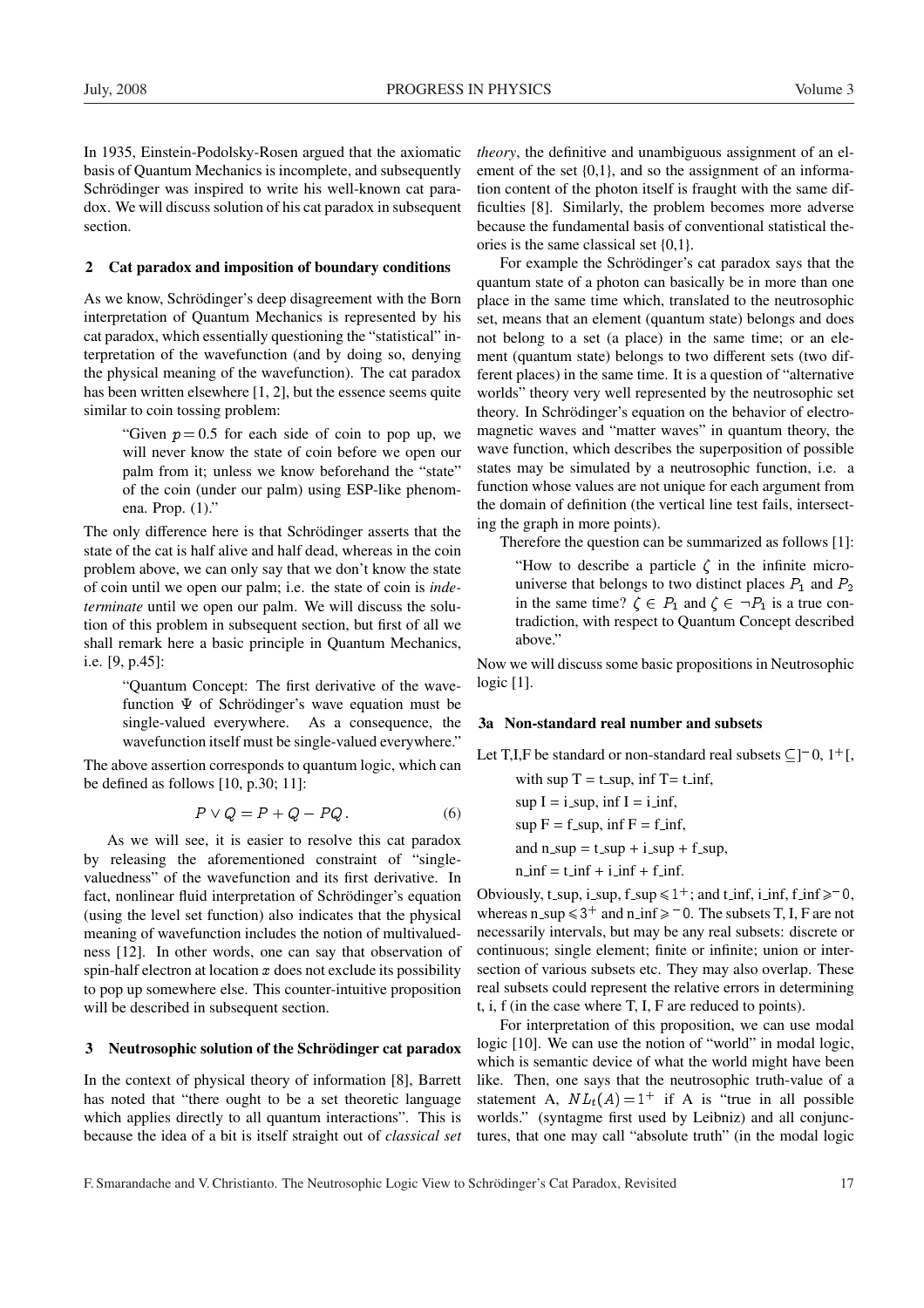it was named *necessary truth*, as opposed to possible truth), whereas  $NL_t(A) = 1$  if A is true in at least one world at some conjuncture, we call this "relative truth" because it is related to a "specific" world and a specific conjuncture (in the modal logic it was named *possible truth*). Because each "world" is dynamic, depending on an ensemble of parameters, we introduce the sub-category "conjuncture" within it to reflect a particular state of the world.

In a formal way, let's consider the world W as being generated by the formal system FS. One says that statement A belongs to the world W if A is a well-formed formula (*w*ff ) in W, i.e. a string of symbols from the alphabet of W that conforms to the grammar of the formal language endowing W. The grammar is conceived as a set of functions (formation rules) whose inputs are symbols strings and outputs "yes" or "no". A formal system comprises a formal language (alphabet and grammar) and a deductive apparatus (axioms and/or rules of inference). In a formal system the rules of inference are syntactically and typographically formal in nature, without reference to the meaning of the strings they manipulate.

Similarly for the Neutrosophic falsehood-value,  $NL_f(A) = 1^+$  if the statement A is false in all possible worlds, we call it "absolute falsehood", whereas  $NL_f(A) = 1$ if the statement A is false in at least one world, we call it "relative falsehood". Also, the Neutrosophic indeterminacy value  $NL<sub>i</sub>(A) = 1$  if the statement A is indeterminate in all possible worlds, we call it "absolute indeterminacy", whereas  $NL_i(A) = 1$  if the statement A is indeterminate in at least one world, we call it "relative indeterminacy".

### 3b Neutrosophic probability definition

Neutrosophic probability is defined as: "Is a generalization of the classical probability in which the chance that an event A occurs is t% true — where t varies in the subset T,  $i\%$  indeterminate — where i varies in the subset I, and f% false — where f varies in the subset F. One notes that  $NP(A)$  = (T, I, F)". It is also a generalization of the imprecise probability, which is an interval-valued distribution function.

The universal set, endowed with a Neutrosophic probability defined for each of its subset, forms a Neutrosophic probability space.

#### 3c Solution of the Schrödinger's cat paradox

Let's consider a neutrosophic set a collection of possible locations (positions) of particle  $x$ . And let A and B be two neutrosophic sets. One can say, by language abuse, that any particle  $x$  neutrosophically belongs to any set, due to the percentages of truth/indeterminacy/falsity involved, which varies between  $-0$  and  $1^+$ . For example:  $x(0.5, 0.2, 0.3)$  belongs to A (which means, with a probability of 50% particle  $x$  is in a position of A, with a probability of 30%  $x$  is not in A, and the rest is *undecidable*); or  $y(0, 0, 1)$  belongs to A (which normally means  $y$  is not for sure in A); or  $z$  (0, 1, 0) belongs to A (which means one does know absolutely nothing about z's affiliation with A).

More general,  $x ((0.2-0.3), (0.40-0.45) \cup [0.50-0.51],$ {0.2, 0.24, 0.28}) belongs to the set A, which means:

- with a probability in between 20-30% particle  $x$  is in a position of A (one cannot find an exact approximate because of various sources used);
- with a probability of 20% or 24% or 28%  $x$  is not in A;
- the indeterminacy related to the appurtenance of  $x$  to A is in between 40–45% or between 50–51% (limits included).

The subsets representing the appurtenance, indeterminacy, and falsity may overlap, and  $n$ -sup  $= 30\% + 51\% + 28\%$ 100% in this case.

To summarize our proposition  $[1, 2]$ , given the Schrödinger's cat paradox is defined as a state where the cat can be dead, or can be alive, or it is undecided (i.e. we don't know if it is dead or alive), then herein the Neutrosophic logic, based on three components, truth component, falsehood component, indeterminacy component (T, I, F), works very well. In Schrödinger's cat problem the Neutrosophic logic offers the possibility of considering the cat neither dead nor alive, but undecided, while the fuzzy logic does not do this. Normally indeterminacy (I) is split into uncertainty (U) and paradox (conflicting) (P).

We have described Neutrosophic solution of the Schrödinger's cat paradox. Alternatively, one may hypothesize four-valued logic to describe Schrödinger's cat paradox, see Rauscher *et al.* [13, 14].

In the subsequent section we will discuss how this Neutrosophic solution involving "possible truth" and "indeterminacy" can be interpreted in terms of coin tossing problem (albeit in modified form), known as Parrondo's game. This approach seems quite consistent with new mathematical formulation of game theory [20].

#### 4 An alternative interpretation using coin toss problem

Apart from the aforementioned pure mathematics-logical approach to Schrödinger's cat paradox, one can use a wellknown neat link between Schrödinger's equation and Fokker-Planck equation [18]:

$$
D\frac{\partial^2 p}{\partial z^2} - \frac{\partial \alpha}{\partial z} p - \alpha \frac{\partial p}{\partial z} - \frac{\partial p}{\partial t} = 0.
$$
 (7)

A quite similar link can be found between relativistic classical field equation and non-relativistic equation, for it is known that the time-independent Helmholtz equation and Schrödinger equation is formally identical [15]. From this reasoning one can argue that it is possible to explain Aharonov effect from pure electromagnetic field theory; and therefore it seems also possible to describe quantum mechan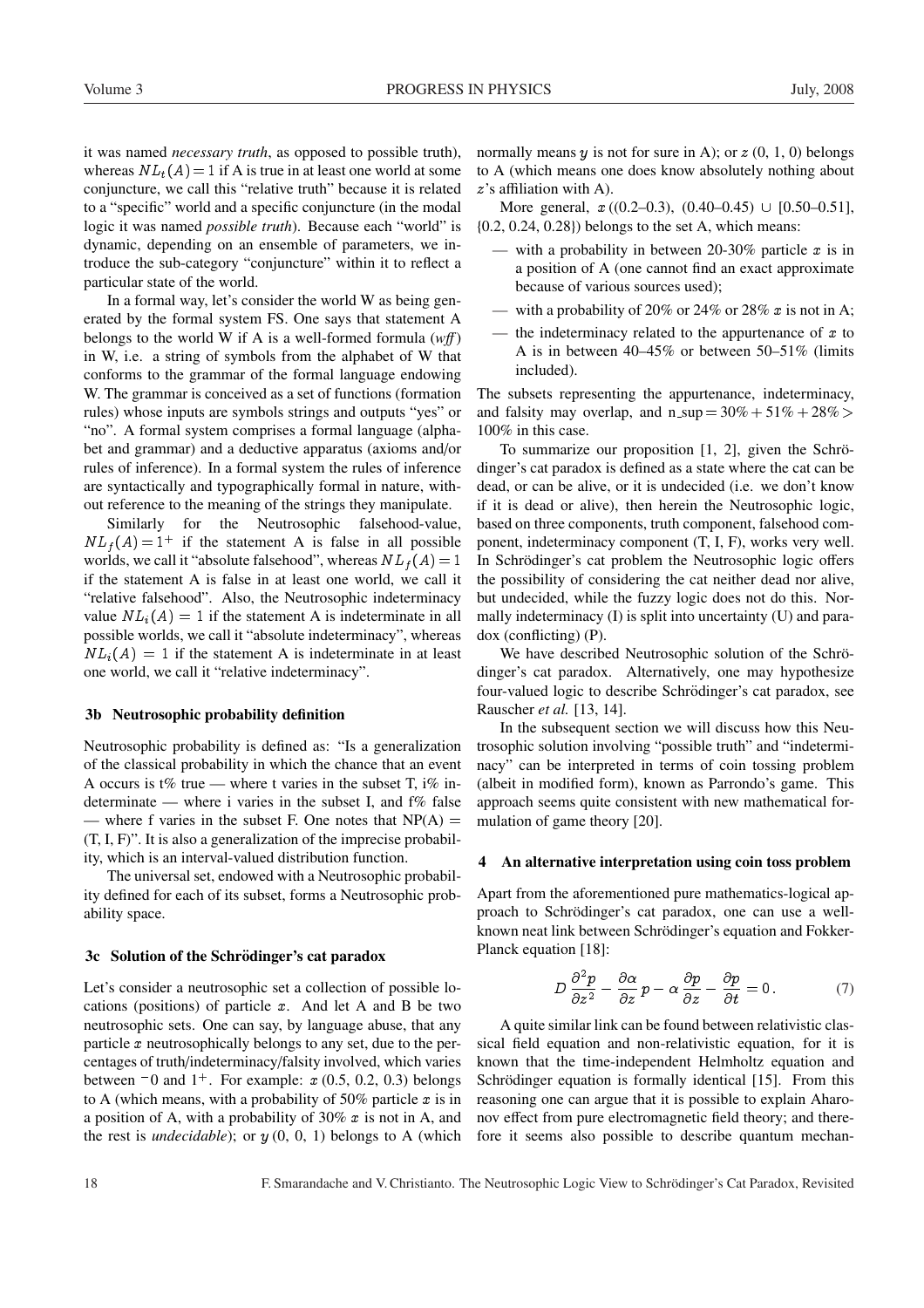ical phenomena without postulating the decisive role of "observer" as Bohr asserted. [16, 17]. In idiomatic form, one can expect that quantum mechanics does not have to mean that "the Moon is not there when nobody looks at".

With respect to the aforementioned neat link between Schrödinger's equation and Fokker-Planck equation, it is interesting to note here that one can introduce "finite difference" approach to Fokker-Planck equation as follows. First, we can define local coordinates, expanded locally about a point  $(z_0, t_0)$  we can map points between a real space  $(z, t)$ and an integer or discrete space  $(i, j)$ . Therefore we can sample the space using linear relationship [19]:

$$
(z,t)=(z_0+i\lambda,t_0+j\tau)\,,\qquad \qquad (8)
$$

where  $\lambda$  is the sampling length and  $\tau$  is the sampling time. Using a set of finite difference approximations for the Fokker-Planck PDE:

$$
\frac{\partial p}{\partial z} = A_1 = \frac{p(z_0 + \lambda, t_0 - \tau) - p(z_0 - \lambda, t_0 - \tau)}{2\lambda}, \tag{9}
$$

$$
\frac{\partial^2 p}{\partial z^2} = 2A_2 =
$$
  
=  $\frac{p(z_0 - \lambda, t_0 - \tau) - 2p(z_0, t_0 - \tau) + p(z_0 + \lambda, t_0 - \tau)}{\lambda^2}$ , (10)

and 
$$
\frac{\partial p}{\partial t} = B_1 = \frac{p(z_0, t_0) - p(z_0, t_0 - \tau)}{\tau}.
$$
 (11)

We can apply the same procedure to obtain:

$$
\frac{\partial \alpha}{\partial z} = A_1 = \frac{\alpha (z_0 + \lambda, t_0 - \tau) - \alpha (z_0 - \lambda, t_0 - \tau)}{2\lambda}.
$$
 (12)

Equations  $(9-12)$  can be substituted into equation  $(7)$  to yield the required finite partial differential equation [19]:

$$
p(z_0, t_0) = a_{-1} \cdot p(z_0 - \lambda, t_0 - \tau) - a_0 \cdot p(z_0, t_0 - \tau) + a_{+1} \cdot p(z_0 + \lambda, t_0 - \tau).
$$
\n(13)

This equation can be written in terms of discrete space by using [8], so we have:

$$
p_{i,j} = a_{-1} \cdot p_{i-1,j-1} + a_0 \cdot p_{i,j-1} + a_{+1} \cdot p_{i+1,j-1} \tag{14}
$$

Equation (14) is precisely the form required for Parrondo's game. The meaning of Parrondo's game can be described in simplest way as follows [19]. Consider a coin tossing problem with a biased coin:

$$
p_{head} = \frac{1}{2} - \varepsilon, \qquad (15)
$$

where  $\varepsilon$  is an external bias that the game has to "overcome". This bias is typically a small number, for instance 1/200. Now we can express equation (15) in finite difference equation (14) as follows:

$$
p_{i,j} = \left(\frac{1}{2} - \varepsilon\right) \cdot p_{i-1,j-1} + 0 \cdot p_{i,j-1} + \left(\frac{1}{2} + \varepsilon\right) \cdot p_{i+1,j-1} \quad (16)
$$

Furthermore, the bias parameter can be related to an ap-

plied external field.

With respect to the aforementioned Neutrosophic solution to Schrödinger's cat paradox, one can introduce a new "indeterminacy" parameter to represent conditions where the outcome may be affected by other issues (let say, apparatus setting of Geiger counter). Therefore equation (14) can be written as:

$$
p_{i,j} = \left(\frac{1}{2} - \varepsilon - \eta\right) \cdot p_{i-1,j-1} + \n+ a_0 \cdot p_{i,j-1} + \left(\frac{1}{2} + \varepsilon - \eta\right) \cdot p_{i+1,j-1}, \n\tag{17}
$$

where unlike the bias parameter ( $\sim$ 1/200), the indeterminacy parameter can be quite large depending on the system in question. For instance in the Neutrosophic example given above, we can write that:

$$
\eta \sim 0.2 - 0.3 = k \left(\frac{d}{t}\right)^{-1} = k \left(\frac{t}{d}\right) \le 0.50. \quad (18)
$$

The only problem here is that in original coin tossing, one cannot assert an "intermediate" outcome (where the outcome is neither A nor B). Therefore one shall introduce modal logic definition of "possibility" into this model. Fortunately, we can introduce this possibility of intermediate outcome into Parrondo's game, so equation (17) shall be rewritten as:

$$
p_{i,j} = \left(\frac{1}{2} - \varepsilon - \eta\right) \cdot p_{i-1,j-1} + + (2\eta) \cdot p_{i,j-1} + \left(\frac{1}{2} + \varepsilon - \eta\right) \cdot p_{i+1,j-1}, \qquad (19)
$$

For instance, by setting  $\eta \sim 0.25$ , then one gets the finite difference equation:

$$
p_{i,j} = (0.25 - \varepsilon) \cdot p_{i-1,j-1} + (0.5) \cdot p_{i,j-1} + (0.25 + \varepsilon) \cdot p_{i+1,j-1},
$$
 (20)

which will yield more or less the same result compared with Neutrosophic method described in the preceding section.

For this reason, we propose to call this equation (19): *Neutrosophic-modified Parrondo's game.* A generalized expression of equation [19] is:

$$
p_{i,j} = (p_0 - \varepsilon - \eta) \cdot p_{i-1,j-1} + (z\eta) \cdot p_{i,j-1} + + (p_0 + \varepsilon - \eta) \cdot p_{i+1,j-1}, \quad (21)
$$

where  $p_0$ , z represents the probable outcome in standard coin tossing, and a real number, respectively. For the practical meaning of  $\eta$ , one can think (by analogy) of this indeterminacy parameter as a variable that is inversely proportional to the "thickness ratio"  $(d/t)$  of the coin in question. Therefore using equation (18), by assuming  $k = 0.2$ , coin thickness = 1.0 mm, and coin diameter  $d = 50$  mm, then we get  $d/t = 50$ , or  $\eta = 0.2(50)^{-1} = 0.004$ , which is negligible. But if we use a thick coin (for instance by gluing 100 coins altogether), then by assuming  $k = 0.2$ , coin thickness = 100 mm,

F. Smarandache and V. Christianto. The Neutrosophic Logic View to Schrödinger's Cat Paradox, Revisited 19 ° 19